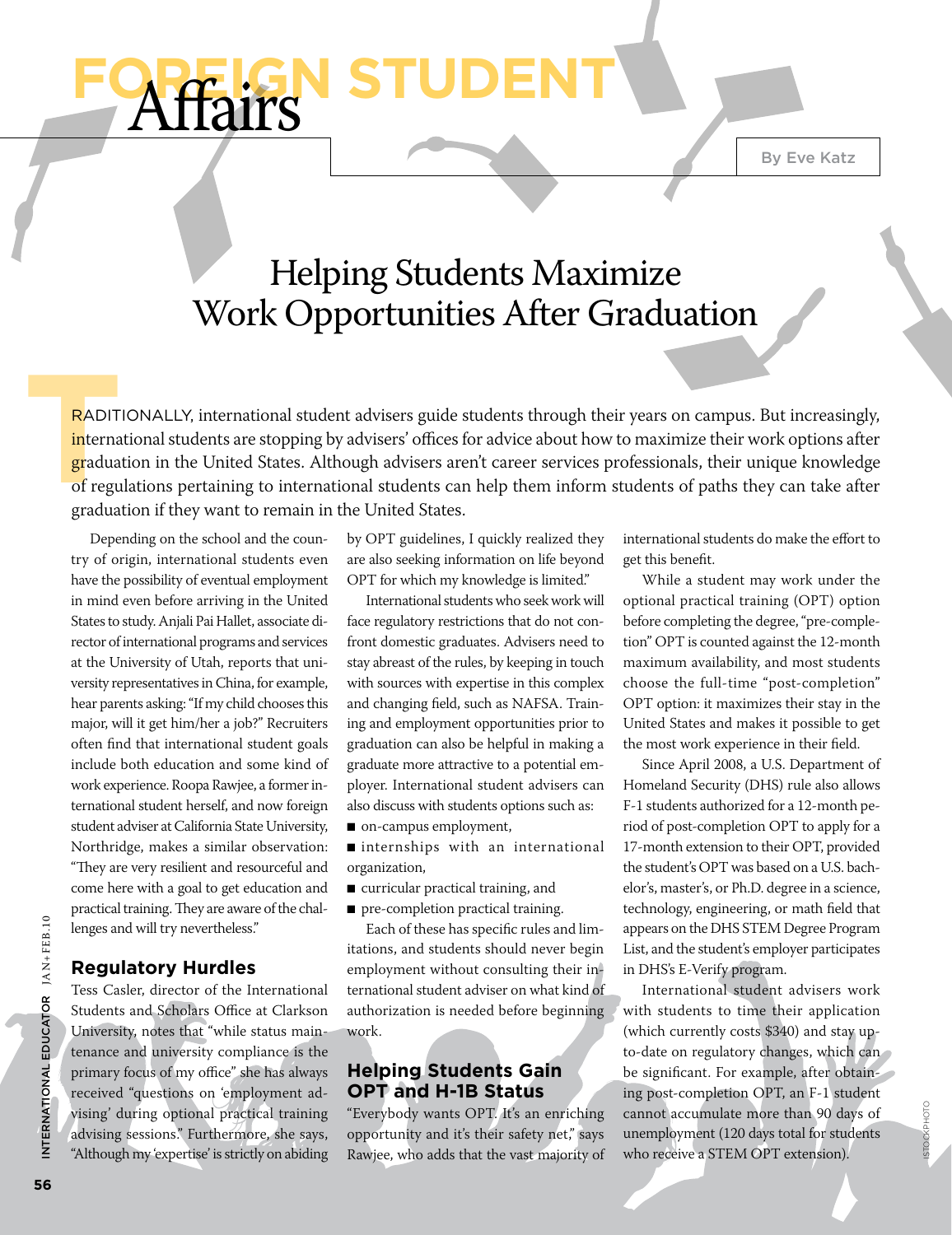Kosiewicz points out that the OPT period provides a way for someone to demonstrate work ability, which is an important asset because most employers will not want to spend time and other resources on the H1-B process required for them to hire an international applicant unless that person has already demonstrated the ability to work effectively.

The percentage of international graduates going on to H1-B status varies considerably from institution to institution but, even where it is not rare, numbers have been declining. Lisa Kosiewicz, associate director of, international student and scholar services at the University of San Francisco (USF), observes that the nationwide demand for H-1B visas has dropped significantly. This is the first time in recent years that the government has not received the necessary number of petitions to reach the cap  $(65,000 + 20,000)$  for those with a U.S. master's degree or higher) within the first week of the H-1B filing season (which begins on April 1). The H-1B cap was reached in the first five business days of the filing season in 2008, and in the first two days in 2007, according to USCIS statistics. By mid November, 2009, the cap on FY 2010 numbers still had not been reached.

Advisers use various strategies to help students gain OPT and H-1B status. The international office Web site is a valuable tool in presenting up-to-date information and promoting events such as workshops and job fairs. As a former international student herself, Gail Bumbury, international admissions and immigration services coordinator at Youngstown State University, has firsthand appreciation of the importance of understanding regulations. She says: "We include information about options for employment—CPT and OPT—in the orientation when they arrive."

The international office can also maintain a list of local attorneys or refer students to the American Immigration Lawyers Association (AILA), which has a lawyer referral service. Advisers can invite an immigration attorney to discuss post-OPT options, rules and processes. Depending on the institution, this may be an attorney on the school staff or a local

## Opportunities for Graduates

**Optional Practical Training** (OPT) is the most commonly known work authorization sought for employment after graduation, and many international student advisers are called upon to assist students in seeking this benefit. OPT permits a student to have up to 12 months of off-campus employment that is directly related to the major field of study. OPT requires authorization from the international student office and from U.S. Citizenship and Immigration Services (USCIS). Although a student does not need an offer of employment to apply for OPT, students are expected to be employed after obtaining it.

**The H-1B specialty worker category** is the most common option for foreign nationals after OPT. There is a cap on the number of H-1B petitions granted each year (the "H-1B Cap"), and the applicant must be sponsored by an employer. Some types of employers including institutions of higher education are exempt from the cap. Because the H-1B application process can take several months, graduating seniors are usually encouraged to apply for OPT before completing their studies so that they can be engaged in OPT as the employer begins the H-1B process. (As Hallett points out, having OPT buys you time before applying for an H-1B.) An H-1B petition can be approved for an initial period of up to three years and can be extended for an additional three years. To qualify for the H-1B category, the job has to be a "specialty occupation," i.e., it requires "(A) theoretical and practical application of a body of highly specialized knowledge, and (B) attainment of a bachelor's or higher degree in the specific specialty (or its equivalent) as a minimum for entry into the occupation in the United States; typical examples are computer science professionals, engineers, teachers, scientists, lawyers, as well as positions in academia.

attorney who, in many cases, will make the presentation on a pro bono basis. One such expert is Martin Lawler, an immigration lawyer who presents workshops at USF and a number of other universities several times a year. Hosted by the campus international student office, he speaks to audiences of both undergraduates and graduates, ranging in number from 25–200. "Although foreign students have concerns about finding work, those who would like to stay—and it is not all by any means—still have a keen interest in learning about H-1B visas and the process of obtaining a green card to immigrate," says Lawler. In his workshops, which also touch on OPT requirements, Lawler's number one advice to students is to plan ahead and follow the rules.

In her efforts to help students through the regulatory process, Tess Casler, director, of the International Student and Scholars Office at Clarkson University, emphasizes the importance of reducing the burden on employers. "We include a sheet in the employer packet distributed at job fairs explaining that for OPT, the onus is on the student. We also explain that the employer has no further commitment beyond the OPT period."

Bumbury, too, underscores the importance of reducing employer disincentives. "We arm the students with information so they can demystify the process for the employer." This can make a difference in employment prospects: a well-informed student will be reassuring to the employer on several levels.

While it is undeniable that the visa process can be a disincentive to some employers, advisers note that myths circulate about how strong the disincentive may be. Small businesses, for example, should not be written off. For while larger firms are likely to have more in-house staff available to prepare the petition, a smaller employer facing competition may be willing to work with an interested, capable student. And if the student understands the process, he or she can use the information gained on campus to coach the employer, thereby demonstrating initiative and determination and enhancing the chance of a job offer.

### **A Collaborative Campus Effort**

Employment advising after graduation has become "one of the main activities in our office," says Hallett. Working with career